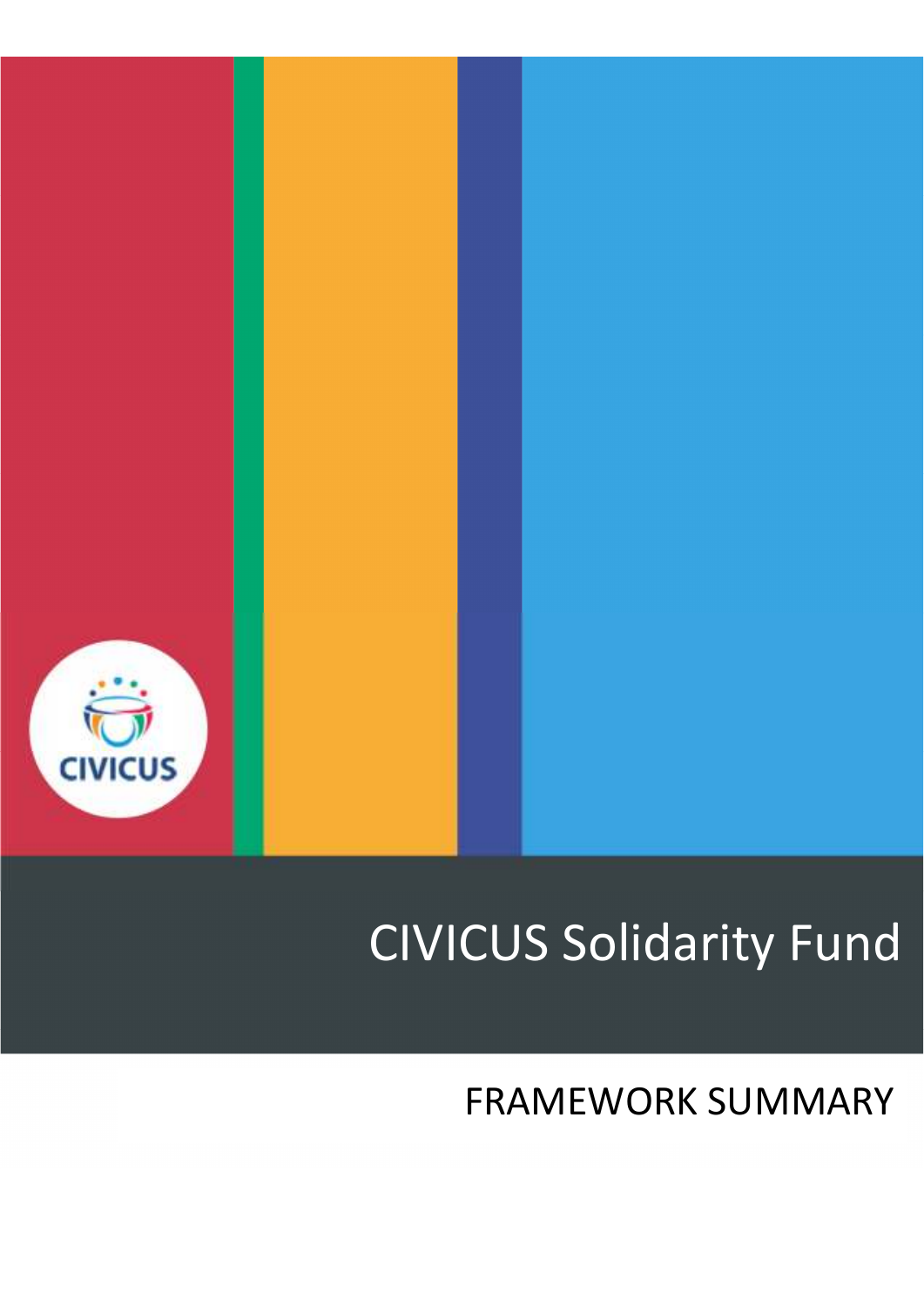This document proposes a framework for testing the first cycle of fund allocations of the CIVICUS Solidarity Fund (2019-2020), drafted based on (a) research on best practice in the sector, (b) consultation of members and the Board, (c) validation with CIVICUS team and key informants.

The proposal aims to create a member-led & member-resourced mechanism that provides both flexible and rapid response funds. These funds are mobilised in solidarity with deserving causes in restricted spaces that don't receive adequate support from traditional funding and other support mechanisms, and will be complemented by other forms of solidarity from the alliance (tools, mentorship, visibility and knowledge sharing). The framework will be presented for adoption at the CIVICUS Annual General Assembly in December 2018.

# **Key features**

# **Guiding Principles**

Solidarity, diversity and inclusion, complementarity, mission-alignment, transparency, power sharing, independence, accountability, innovation, flexibility and learning. The ones underlined shall be given priority over the others.

# **Funding streams**

**a) Flexible funds** (70% of available funds) – accessible every year through an open call. **b) Rapid response** (30% of available funds) – open on a rolling basis and accessible by referral from members/secretariat team

# **Eligibility criteria**

**a) recipients -** all CIVICUS members (flexible funds); anyone in need referred by a member or Secretariat staff (rapid response funds)

**b) proposals -** meaningful for the communities involved/served; mission-aligned; relevant: a) addressing a specific need that cannot presently be met otherwise, b) supporting a visionary, bold action c) an urgent response/action that cannot be meaningfully supported through LifeLine or other available emergency response funds

# **Governance and decision-making**

**a) governance bodies:** CIVICUS Board (GovMemCo), Members Advisory Group (MAG), Fund Management Team (FTM)

**b) decision-making:** 

- Board—adoption of guiding framework, overall eligibility and selection criteria; selection of MAG from voting member nominations (assisted by the CIVICUS' Diversity and Inclusion Group); annual fund allocation; dispute resolution
- MAG—decision-making body: short-listing and final selection of applications including decisions on related fund disbursements and other forms of support;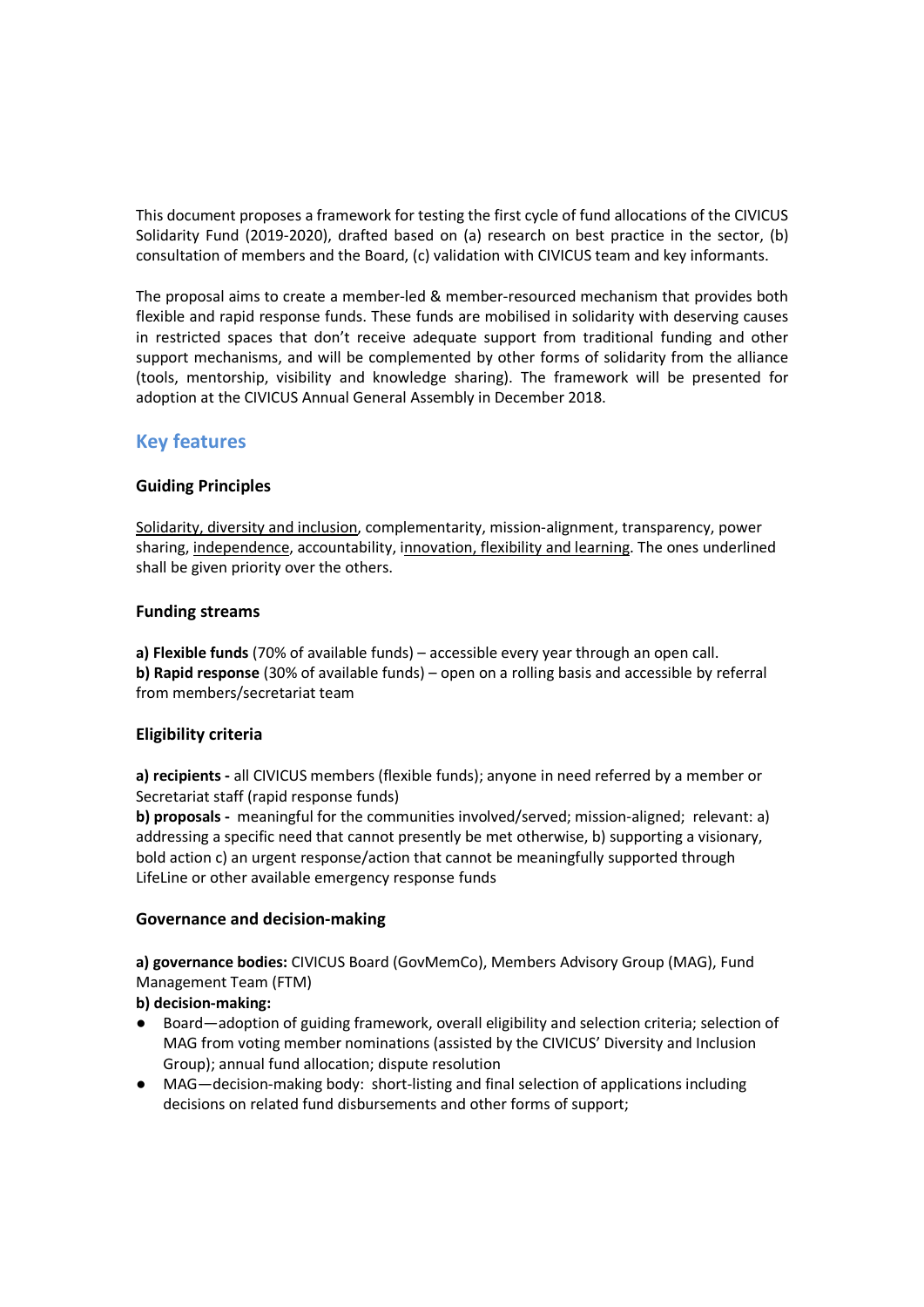● FMT—supports the Membership Advisory Group and the Board, in both an implementation and advisory role; due diligence and application eligibility check, support to the MAG nomination and selection processes; advice and support to applicants.

#### **Funding sources**

CIVICUS membership fees allocated to the Fund by the CIVICUS Board on annual basis; any additional voluntary contribution offered to the Fund by members (solidarity contribution). During this funding cycle, additional funds from CIVICUS core/programmes will be invested to host one face-face meeting of MAG and to cover costs of staff to ensure meaningful facilitation throughout the whole process.

# **GUIDING FRAMEWORK FOR CYCLE 1 OF THE CIVICUS SOLIDARITY FUND (CSF) 2019-2020**

# **1. BACKGROUND**

This document proposes the framework that will guide the first cycle of fund allocations for the CIVICUS Solidarity Fund (2019-2020). It reflects key inputs resulting from a combination of efforts, including research on best practice in the sector, consultation of members and the Board, and brainstorming with CIVICUS team and key informants.

This framework will be presented for adoption by a vote of the CIVICUS Annual General Assembly in December 2018.

#### **Why this Fund?**

The Theory of Change underpinning our 2017-2022 Strategic Plan is based on the assumption that we are stronger when we work together. Belonging to a global movement for change that stands in solidarity is a central tenet of membership in the CIVICUS alliance.

In this spirit, CIVICUS membership fees are allocated to a CIVICUS Solidarity Fund (CSF) that complements other solidarity actions. The CSF aims to promote civil society diversity and resilience and seeks to provide meaningful resources and support to members and partners in need through flexible grants and rapid, responsive funding.

The Fund is accessible to a broad spectrum of constituents that normally struggle to access resources and support due to restrictions in the space where they operate, their organising characteristics or simply for who they are and what they challenge. These include small CSOs (formal and non-formal), individuals, movements - particularly from the edges- and early-stage social advocates and entrepreneurs that are contributing to transformational impact in the communities served. In addition to financial support, members accessing the Fund are assisted with tools, mentorship, visibility and knowledge sharing.

It is important to recognise that this is a learning process: the principles, criteria and decisionmaking processes indicated in this Framework have been chosen over other possible alternatives.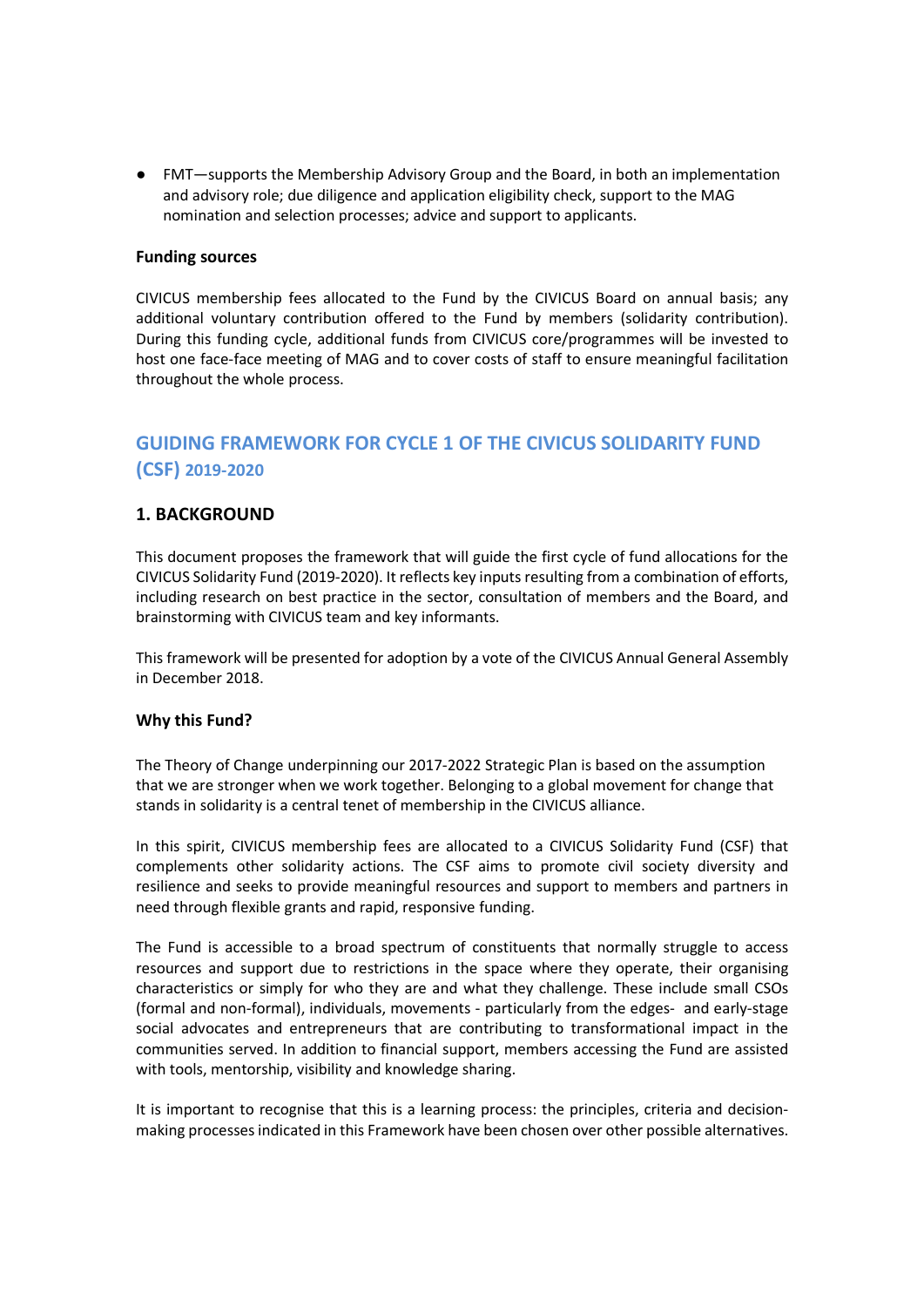This choice has been based not only on inputs from the consultation process but also on what seemed most aligned with CIVICUS strategic goals, the new membership strategy and the commitment to support a more diverse, resilient and inclusive civil society. The model will be open for review; for this reason it will be important to include a solid learning and reflection component in the process.

# **2. STRATEGIC OBJECTIVES**

The objectives of the CIVICUS Solidarity Fund are to:

- Enhance solidarity within the alliance, fostering a sense of belonging to a global movement for change
- Support civil society diversity and resilience, especially among smaller, non-formal actors
- Create opportunities where they do not exist for change-seeking actors to contribute to a more just, inclusive and sustainable world

The Fund is a mechanism through which the CIVICUS Alliance jointly mobilises in solidarity with groups on the frontline of change that are too important to fail, and yet are struggling to receive meaningful support by existing mainstream mechanisms and therefore are left behind. We intend to keep this as a relatively small, agile mechanism independent from interferences by donors and other external actors, so we can dare to take risks and experiment with bolder and more relevant ways of resourcing activism and pockets of resistance throughout the world. The strength of this mechanism lies in the unique value of mobilising this resource as the collective solidarity of an alliance The Fund shall function in a way that is not based on the typical donor-recipient dynamic.

# **3. GUIDING PRINCIPLES**

While we recognize that solidarity can be understood and expressed in different ways by members of the alliance, we agree on a set of guiding principles for how members of CIVICUS will uphold and apply this concept through the Fund.

# **Solidarity**

We believe that people and their organisations, working together, can change the world. By building solidarity among civil society across borders and at scale we will collectively achieve a more just, inclusive and sustainable world. The CSF aims to foster solidarity with our members and partners in need, and is one of the ways the alliance supports each other, promoting a sense of unity and common purpose. Solidarity and collective action inform all aspects of the Fund's operations, sources of funding, and decisions; this entails creating the best conditions for members' agency and impact, beyond a simple financial contribution.

# **Complementarity**

Beyond the financial support provided, the Fund facilitates connections and engagement with other members, partners and stakeholders. The Fund is also designed in synergy and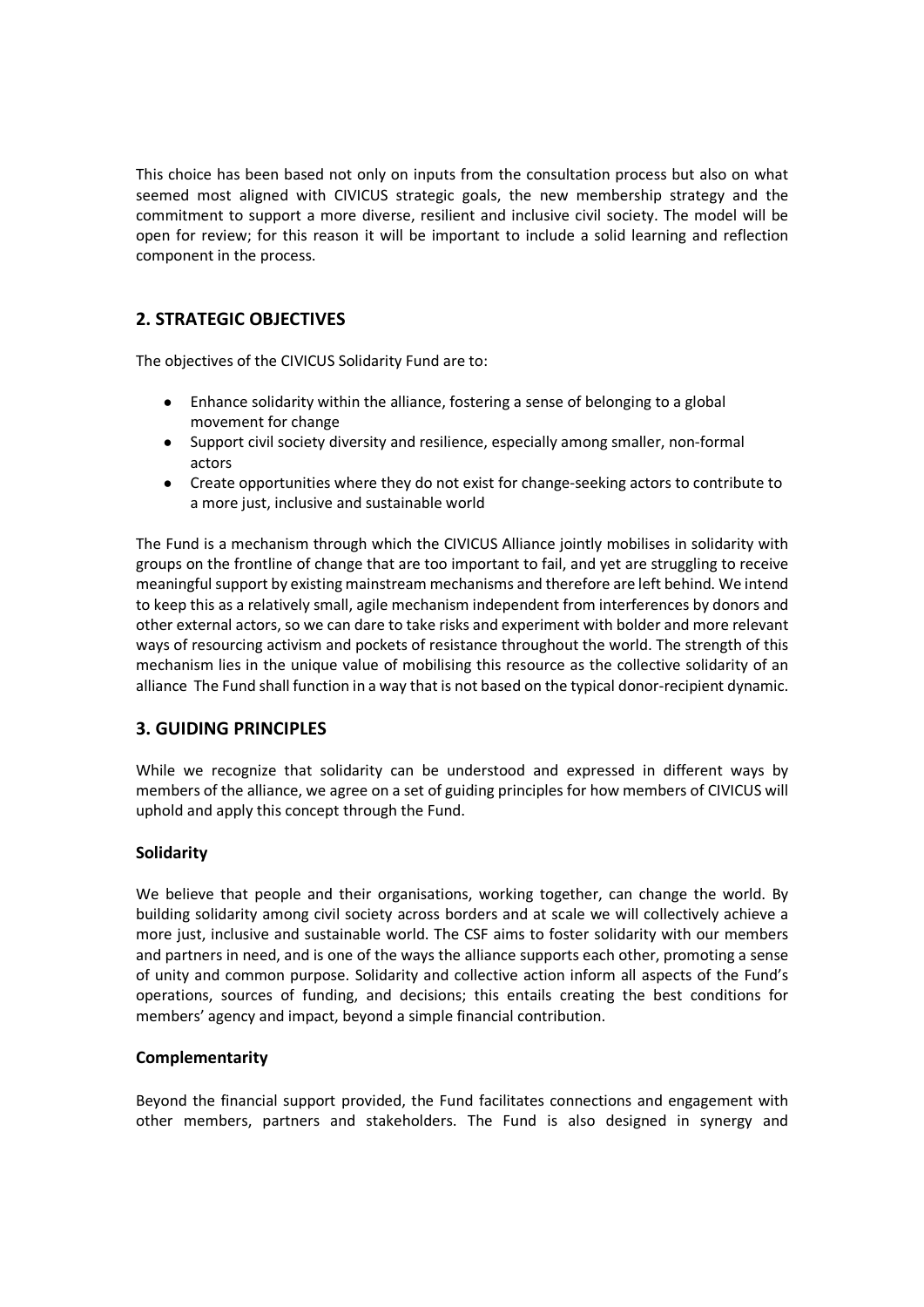complementarity with other CIVICUS programming and existing and prospective funding mechanisms. This way, the financial support provided is enhanced by solidarity and strengthened capacity which improve members' resilience and impact.

# **Mission Alignment**

Funds are allocated to actors and initiatives that support our mission to strengthen civil society and citizen action for a more just, inclusive and sustainable world. Similarly, any interest derived from the potential investment of funds is mission-aligned according to a green/socially responsible investment policy.

# **Transparency**

Transparency is key to ensuring that the trust upon which the Fund is based is maintained. Members engaged in the management of the Fund will be selected through an open and transparent nominations and elections process, and their identities made safely known to all members. Similarly, all applications to access the Fund will be shared with the full CIVICUS membership, and all applicants will receive the selection criteria and assessment of their applications. Successful applicants will be required to report back on their use of the Fund to all members. Transparency and accessibility of information related to the Fund will facilitate a shared understanding and clarity throughout the process, which is especially important given the diverse backgrounds of our members and the need for common ground.

# **Power Sharing**

The Fund is not only member-funded, but also member-directed. Within the framework of these shared principles and values, those engaged in the Fund's decision-making and advisory bodies together decide who gets funded and how. Board members, nominated by and representing the alliance, oversee the CSF work and set the amounts to be disbursed every year, while members play the deciding role in the allocation and disbursement of funds.

# **Diversity and Inclusion**

Within the alliance we embrace diversity as strength and strive to empower and amplify the voices of those not usually included. We recognise diverse contexts, experiences and ways of working, respectfully learning from one another's practices. Through the CSF we offer diverse forms of support that are responsive to the specific context of each group, while always respecting CIVICUS' values. We embrace the principle of "nothing about us without us" and will make sure that - when needed- knowledgeable people from the same groups/ geography of the applicants are consulted during the selection process and that people directly impacted by the applicants can have a say during the final selection process. This principle is also informing the composition of decision-making bodies and the most appropriate facilitation to intentionally mitigate bias and imbalanced engagement.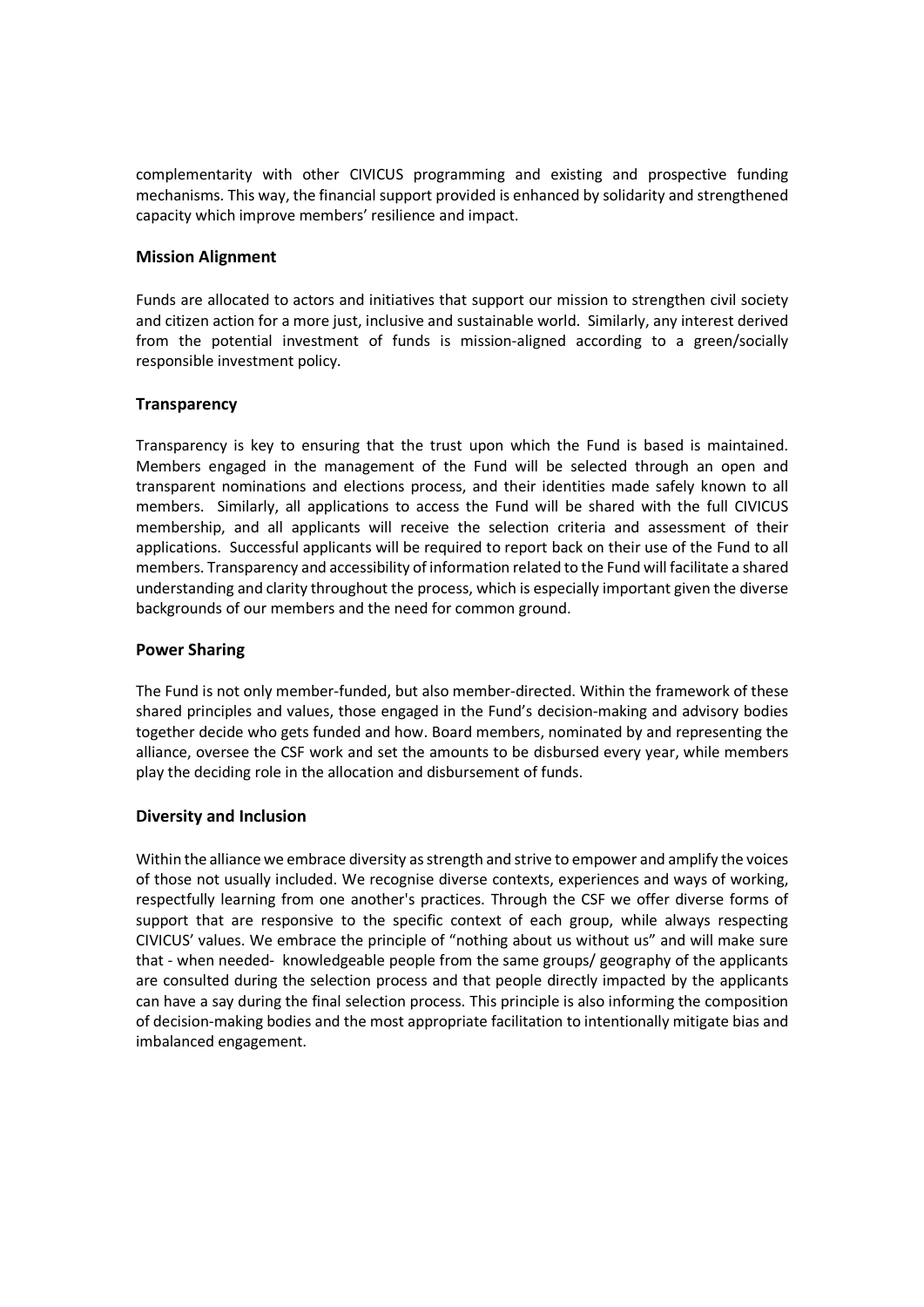#### **Independence**

One of the principles behind the Fund is to ensure that the freedom and independence of civil society is never compromised. To that end the funding for the CSF is derived from membership fees and voluntary contributions from members. This model preserves independence from external priorities and agendas and ensures flexibility to pursue our goals. It also aligns our funding practices with our strategy by encouraging an independent, free civil society. Independence from traditional donors allows this mechanism to test and demonstrate more meaningful ways of practicing accountability and reporting to the alliance. This will be based on trust and on sharing of lessons, achievements and failures, rather than just listing what was paid with the money received.

#### **Accountability**

We commit to uphold processes and agreements with accuracy, integrity, and accountability. Relationships with those accessing the Fund are built on trust, respect, equality and transparency. Peers assess fund applicants against clear criteria, and the results of the process are shared with all applicants and broader membership. Any conflicts of interest will be openly declared, and MAG representatives will excuse themselves from decision-making in these instances. We will encourage open feedback from recipients; we recognize that we are all learning and experimenting together and that open communication and reflection are crucial. We will seek reasonable, proportionate and context-appropriate ways of sharing how funds are utilised so that Fund recipients can use their energy and resources to generate impact rather than reports. The relationship and accountabilities between the Fund managers and advisors and recipients will be based on members acting in solidarity versus donors and grantees.

#### **Innovation, Flexibility and Learning**

Innovation, flexibility and experimentation are core features of the CSF and entail thoughtful risktaking, bravery, a willingness to make mistakes and learn from these. Collaboration and mutual learning are key to promote, model and disseminate best practice, translating the insights and solutions of those engaging in the Fund into lessons for the alliance. Flexibility is about catering for different needs and responses but also openness to change this framework as needed. Changes may be made through a vote by the Membership Advisory Group and validated by the CIVICUS Board. Flexibility will also inform the funding decisions and mechanisms, enabling support to flow to members and partners in need, even where they might not fulfil all the normal requirements (e.g. allowing transfer of funds when a member is forced into exile; facilitating alternative ways of accessing the funds for beneficiaries whose bank accounts have been frozen; etc.).

#### **Note:**

We recognise that, although all important, there are principles that could complete for priority. In order to stay true to our ambitions the following principles will be prioritised over others during the design of the process: solidarity, diversity and inclusion, independence, innovation, flexibility and learning. We will revert to these principles at each stage of the process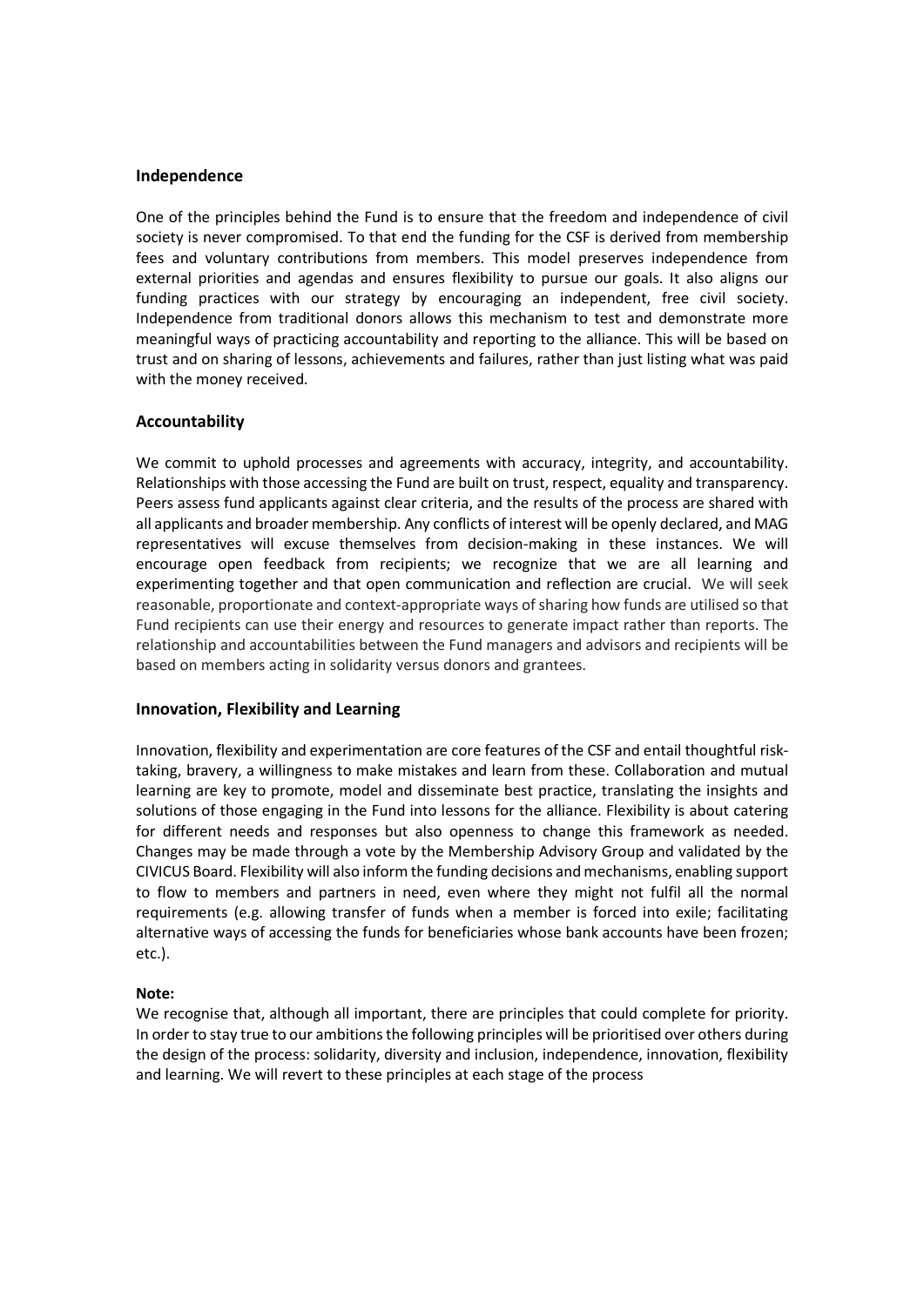# **4. ELIGIBILITY**

# **4.1 Recipient Eligibility**

*Flexible funding* can be accessed by all CIVICUS members provided they are vetted and meet voting membership eligibility requirements.

*Rapid Response funding* can be accessed by civil society groups and individuals irrespective of CIVICUS membership;

in this case applicants are referred by CIVICUS members/staff and vetted using specific criteria (with voting members being eligible by default).

In line with CSF's objectives and principles, priority will be given to small, informal groups and individuals from the global south and from contexts with restricted spaces. However, if duly motivated, proposals can be also accepted from established organisations of different geographies/contexts.

# **4.2 Proposals Eligibility**

Proposals will be assessed according to the following criteria:

- I. **Meaningful for the communities involved**: funds support actors whose mission and activism clearly benefit a broader community. Programme initiatives will be a result of a collective planning process in which those impacted by the project will play a lead role in its design. Application form
- II. **Mission-alignment**: the applicant and/or proposed initiative clearly strengthens civil society and citizen action, contributing to a more just, inclusive and sustainable world. Alignment to the broader principles and priorities of the 2017-2022 Strategic Plan will be also considered, as well as the Diversity and Inclusion components of the application.
- **III. Relevance:** the motivation behind the request of support should clearly meet at least one of the following aspects: **a)** addressing a specific need that cannot presently be met otherwise; **b)** supporting a visionary, bold action (that traditionally risk-averse funders don't or can't support); **c)** resourcing an urgent response/action that cannot be meaningfully supported through Lifeline or other available emergency response funds

In addition to the above, further criteria can be proposed by the MAG and/or the Secretariat's team and included in the Eligibility Guidelines.

# **Related tools:**

**Related tools:**

Strategic Plan 2017-2022 Eligibility Guidelines

Eligibility guidelines CIVICUS Monitor country ratings Voting members eligibility criteria Voting members directory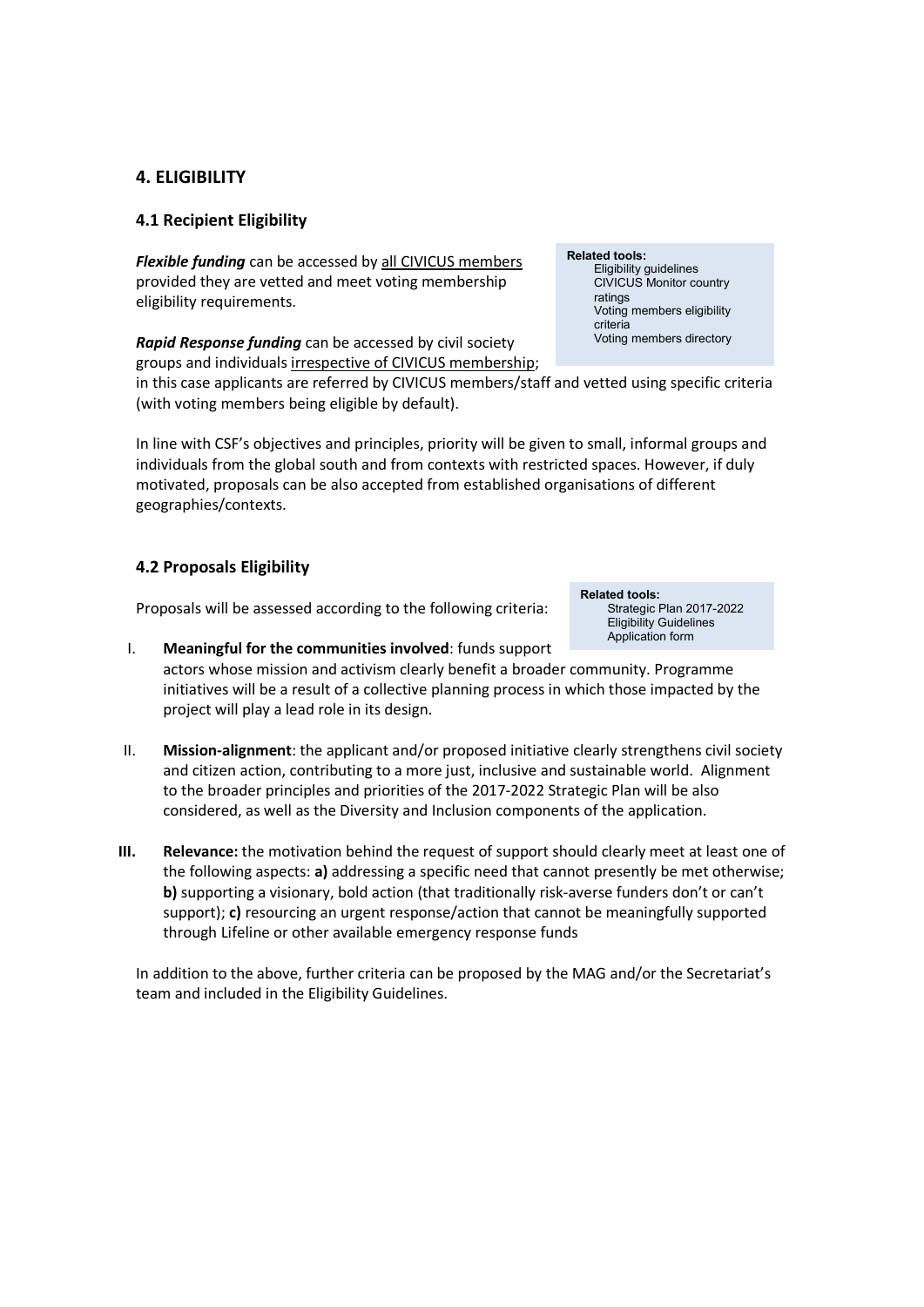# **5. GOVERNANCE, ROLES, AND DECISION-MAKING**

The CSF enacts participatory decision-making and efficient implementation through clear roles and responsibilities among the Board, voting members and Secretariat of the alliance:

## **a) CIVICUS Board**

**What**: (a) makes all final decisions related to the Fund's guiding framework (including approving subsequent changes), (b) adopts eligibility guidelines and selection criteria; (c) selects, with the support of CIVICUS' Diversity and Inclusion Group, the Membership Advisory Group (MAG), who are nominated by and represent the voting membership, (d) decides annual allocations to the Fund\* and (e) serves as forum for resolution of conflicts/challenges related to the Fund.

**Who**: Governance and Membership Committee (\*full Board as part of adoption of annual budget)

**How**: CSF included as a special item at regular Governance and Membership Committee meetings and bi-annual Board meetings.

#### **b) Membership Advisory Group (MAG)**

**What:** reviews applications, shortlists the top 20, decides final selection and related disbursements; proposes revisions to the Guiding Framework based on outcomes of the learning process; recommends additional support to complement funding for all successful applicants; reviews recipients' progress and discusses key learning for both the Fund and for the alliance; reports back to Members' AGM on progress and learning.

**Who:** a diverse group of voting members representatives (approximately 10 but not less than 7 for deliberation), with balanced coverage in terms of geography of origin (with preference for Global South), languages, issues, as well as other intersections (gender, age, ability, race, etc). MAG members serve on a voluntary basis for 2 years with staggered yearly rotation of half of the group to ensure continuation (for the first round, half of the MAG team will serve for 1 year only). Any voting member can nominate a representative to sit on the MAG and the selection is made by the Board, assisted by CIVICUS Diversity and Inclusion Group, based on the above criteria. Current Board members do not qualify as MAG members.

**How**: The group is facilitated by the FMT in accordance with this Guiding Framework and follows a participatory, inclusive decision-making protocol for all its engagements. Members of the group commit to dedicate enough time for this role, including at least the following: a) review and shortlist a portion of all eligible applications using a standardised scoring system; b) attend a faceto-face meeting (usually during International Civil Society Week) to jointly discuss and select final applicants; meet virtually at least twice per year to check progress and reflect on learnings/possible improvements ahead of the next funding cycle. A dedicated virtual collaboration space will be created to ensure continuous flow of information and responsiveness

# **Tools** MAG decision-making

protocol Guidelines for FMT Guidelines for Advisors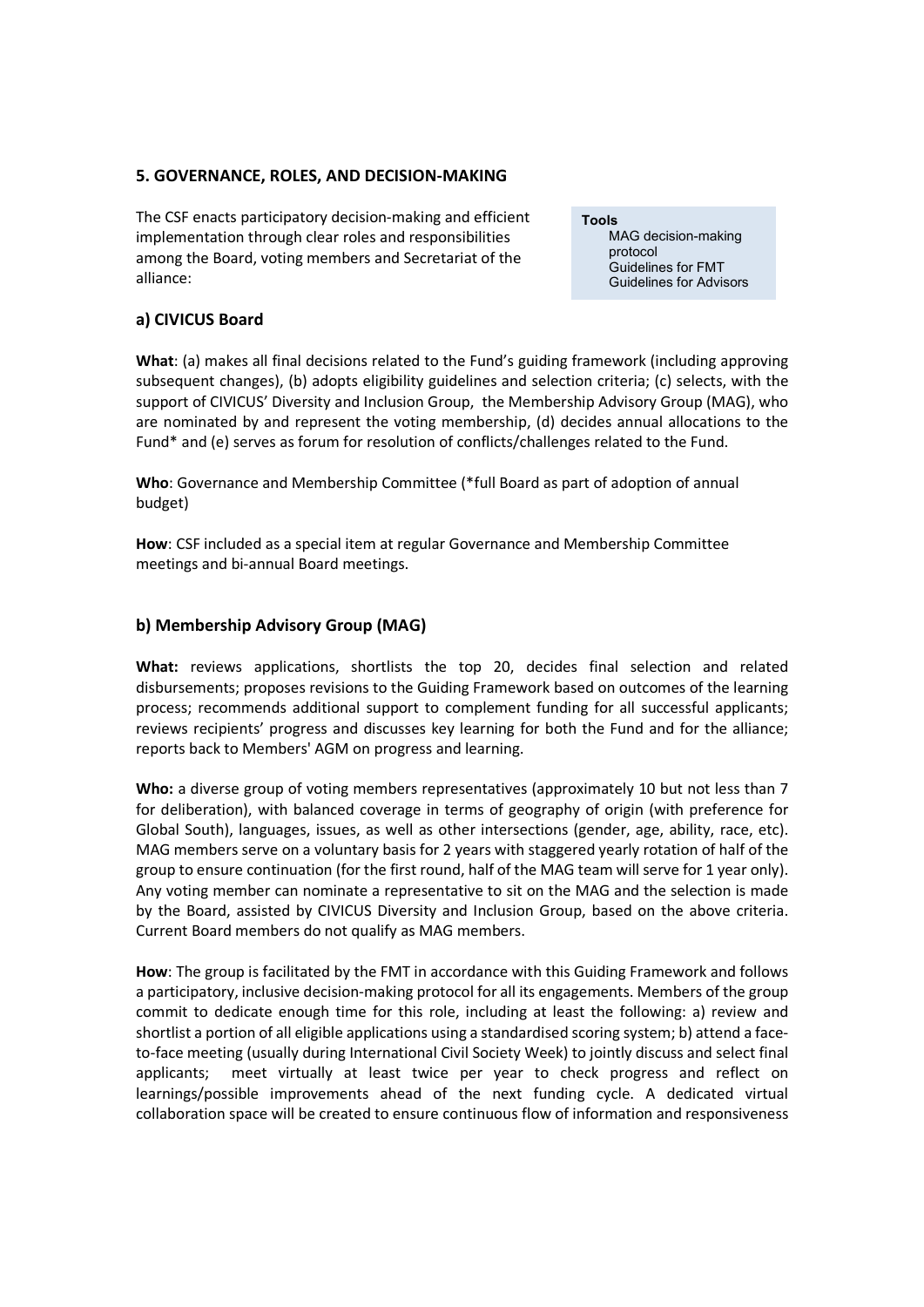of members for decision-making. Whenever possible, a sub-group of the MAG can also meet in person ahead of physical AGMs where progress and learnings are reported back to the alliance.

# **c) Fund Management Team (FMT)**

**What**: The team in the Secretariat responsible for supporting and implementing the decisions of the Board and Membership Advisory Group, assisting the Board, facilitating MAG members' deliberations in a way that ensures inclusion and diversity; and for coordinating all aspects of Fund operations. Moreover, since this team is not involved in funding decisions, it can also support applicants to craft and improve their applications and reporting.

**Who**: Composed of staff members and consultants of CIVICUS Secretariat who are responsible for CSF operations, or who belong to the Diversity and inclusion Group, under the supervision of the Membership and Networks Lead.

**How:** Acts in service to the Membership Advisory Group and the Board, in both an implementation and advisory role. When a decision is made, the team has the responsibility to coordinate action to implement that decision. When the Board and/or Membership Advisory Group are preparing to make a decision, the Team is responsible for bringing information, recommendations, and questions to them. This includes compiling information on recipient activity, progress, and learnings through quarterly and annual reports to the broader membership and Board. The FMT supports also the collection of MAG nominations from voting members and maintains the related roster.

# **d) Experts/Advisors (optional)**

During the selection process, in case specific knowledge and/or group representation is not available within the current MAG composition but is deemed necessary for a properly informed decision, MAG could decide to consult additional members or external experts with that specific geographic or thematic background.

# **6. FUND STRUCTURE**

CSF includes both flexible and rapid response funding schemes. Of the total resources allocated to the Fund every year, the aim is to share approximately 70% as flexible funds and 30% for rapid responses. This is an indicative partition than can be reallocated mid-term through the cycle based on actual expenditure and needs. Sources of funding include:

- CIVICUS membership fees allocated to the Fund by CIVICUS Board on annual basis
- Any additional voluntary contribution offered to the Fund by members (solidarity contribution)

#### **Tools**

Solidarity contributions guidelines Due diligence protocol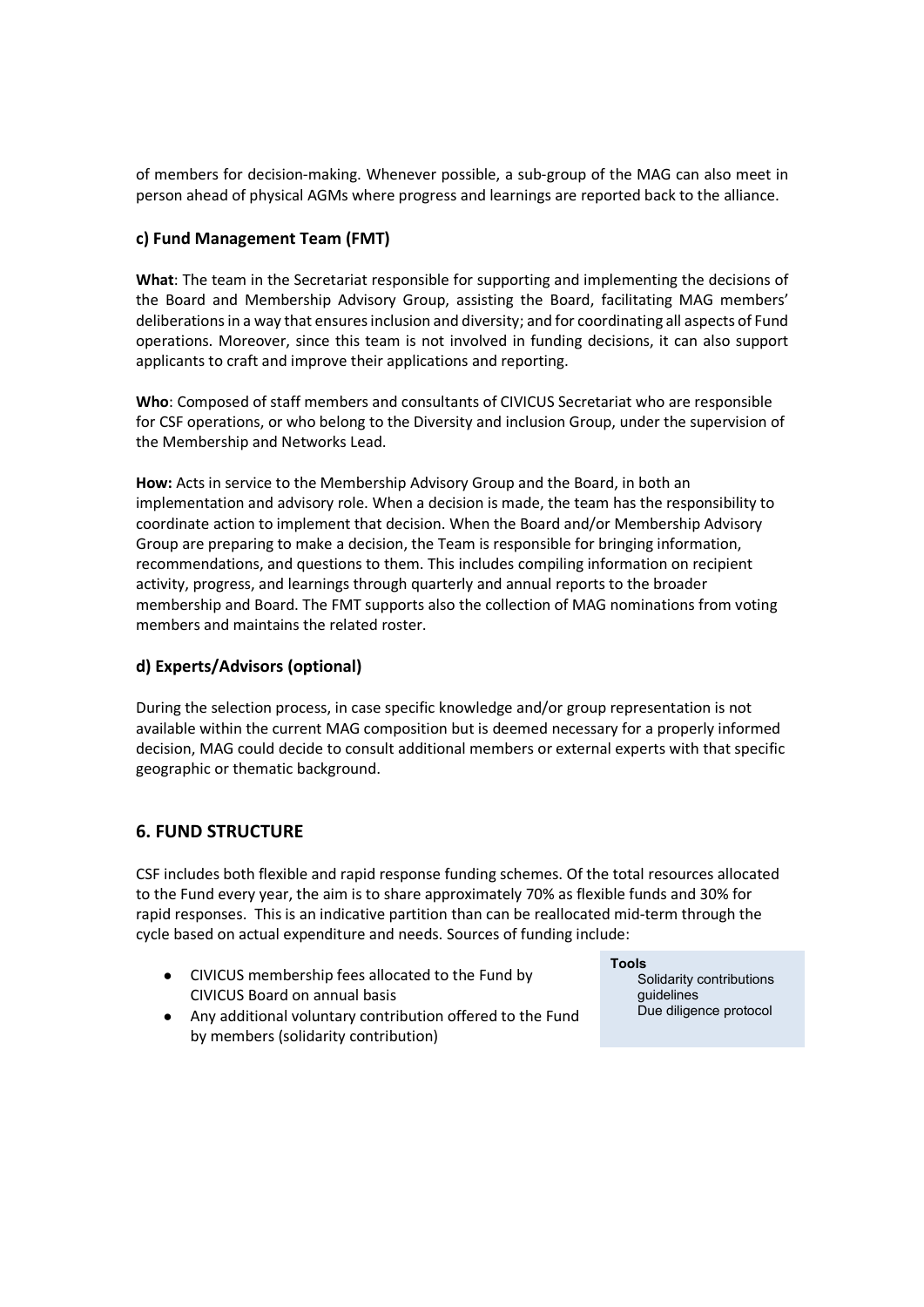# **a. Flexible Funds**:

- **Purpose**: The Fund may be used to address a problem or need identified by a CIVICUS member without necessarily stipulating a specific response/project (core funds) or may be used to support cutting edge work or bold and innovative ideas (seed funding). Costs of legal action, media coverage, travel/participation support to mission-aligned events and enhancing safety/wellness of activists and their communities are also admissible.
- **Due diligence**: applications must meet the criteria listed in section 5 above, as well as additional criteria specific to CIVICUS outlined in a dedicated due diligence protocol. The FMT does a first screening on eligibility and provides the MAG with a shortlist of proposals for consideration.
- **Decision-making**: Taking into account the funds available for the year, the MAG makes decisions about how these will be used, upon careful consideration of the due diligence findings by the FMT. For each specific case, MAG decides also the most suitable payment instalments which will be later reflected in the MoU.
- **Proposals accepted:** once a year through open call; normally between July and September (in year 1, proposals will be accepted between January and March)
- **Timeline:** funding periods should not exceed 24 months. Exceptions are considered when duly justified.
- **Minimum/Maximum request:** none; but the average request is expected to be between 10.000-20.000 USD per year.
- **Reporting and accountability:** While Fund recipients are not required to submit comprehensive narrative and financial reports, it is expected that they keep the FMT informed about how funds are being used and share related learning with their peers at the AGM and/or other relevant forums and platforms. Furthermore, a full account of Fund applications, selections, allocations and recipients is presented in the annual report of CIVICUS.
- **Complementary support:** In addition to financial support, fund recipients are assisted with tools, mentorship, visibility and knowledge sharing.

# **b. Rapid Response Funds:**

- **Purpose**: The Fund may be used to support quick, principled civil society responses that harness emerging opportunities and/or counter threats during crises. The Fund will only be eligible if the applications are deemed worthy of support but cannot qualify through the Lifeline or other available rapid response mechanisms.
- **Due diligence**: Applicants must meet the criteria listed above in section 5, as well as additional criteria set in the Rapid Response fund guidelines. Due diligence is conducted by the FMT and the broader CIVICUS Secretariat.
- **Decision-making**: given the need to make very rapid decisions (ideally within 48 hours), the FMT vets eligibility and proposes a decision to MAG (or a designated sub-set if applicable) by email, including a recommendation on payment instalments. If no objection is raised within a 48-hour notice period, there is an assumption that the application is approved (silence=consent).
- **Proposals accepted:** at any time, by approaching FMT
- **Timeline:** up to 6 months, with possibility to renew/extend if need is shown
- **Maximum request:** 10.000 USD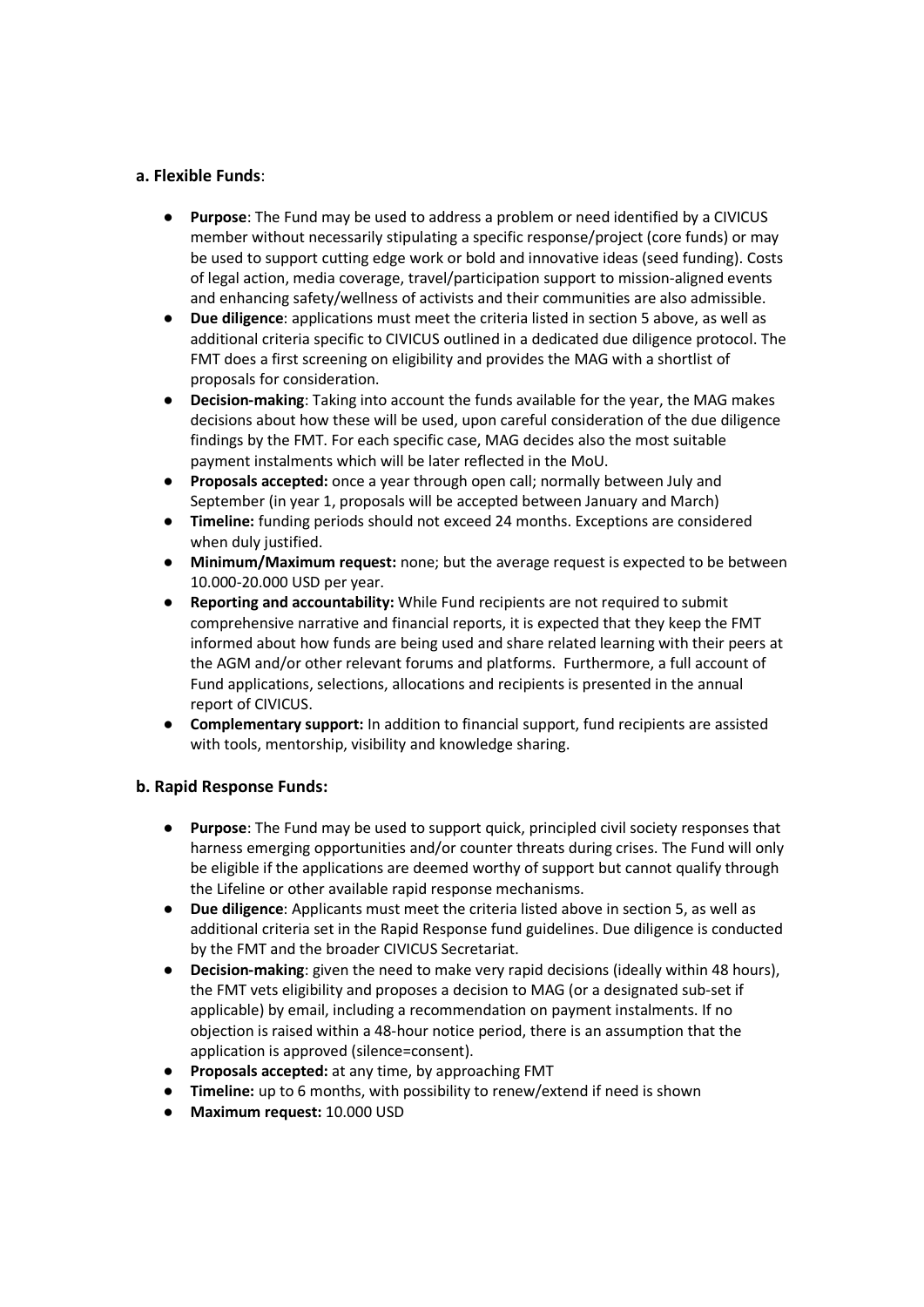- **Reporting:** Fund recipients are not required to submit comprehensive narrative and financial reports; however, it is expected that they keep the FMT informed about how funds are being used and share progress, outcomes and related learning. Furthermore, a full account of Fund applications, selections, allocations and recipients is presented in the annual report of CIVICUS.
- **Complementary support:** In addition to financial support, grantees are assisted with tools, advice, visibility and solidarity mobilization/calls to action.

# **7. LEGAL AND FINANCIAL STRUCTURE**

The Fund is housed at the CIVICUS Secretariat and exists as a dedicated line of its annual budget. CIVICUS Secretariat is the entity through which the Fund receives and sends payments (grants, membership fees and solidarity contributions), and it is also the entity that facilitates all governance and decisionmaking processes by members. This structure provides for

**Tools** Annual Report Annual Budget Guidelines for endowment investment

accurate accounting around the Fund contributions and allocations, as everything is tracked on the financial reports of CIVICUS.

**Operating costs**: The costs associated with the administration of the Fund and the monies allocated through the Fund are member-derived. Member contributions go into a general pot of funding and cannot be earmarked for specific initiatives or actors, except in instances when these contributions are made in response to a 'special appeal' for an intervention identified by the CIVICUS Board based on clear needs and criterion.

At the start of the cycle, the Board allocates the amount coming from membership fees and solidarity contributions that will resource the Fund. A management fee of 10% of the total allocated funds is retained by CIVICUS Secretariat at the beginning of the cycle to contribute towards costs associated with the Fund management (staff costs, bank transaction costs, IT and communication/translation costs). During this funding cycle, specific costs that cannot be fully covered under that 10% allocation will be covered through the Secretariat's core funds to ensure enough quality/time of dedicated staff to facilitate the process and meaningful spaces for engagement of the MAG members, overcoming as much as possible any possible bias in equal participation. This will be the case for instance of costs related to the organisation of the face-to-face meeting for MAG members as well as staff costs.

In case of abundance, the Board might want to consider investing a portion of the amounts allocated to this Fund.

# **8. LEARNING, REFLECTION, AND SHARING**

Given the experimental nature of this initiative we are committed to ensuring that learning and reflection happens at each step, and that these learnings are shared in ways that are useful for our alliance and the actors we strive to influence. This happens in several ways:

**Tools**

Dashboard/indicators Guidelines for learning and evaluation